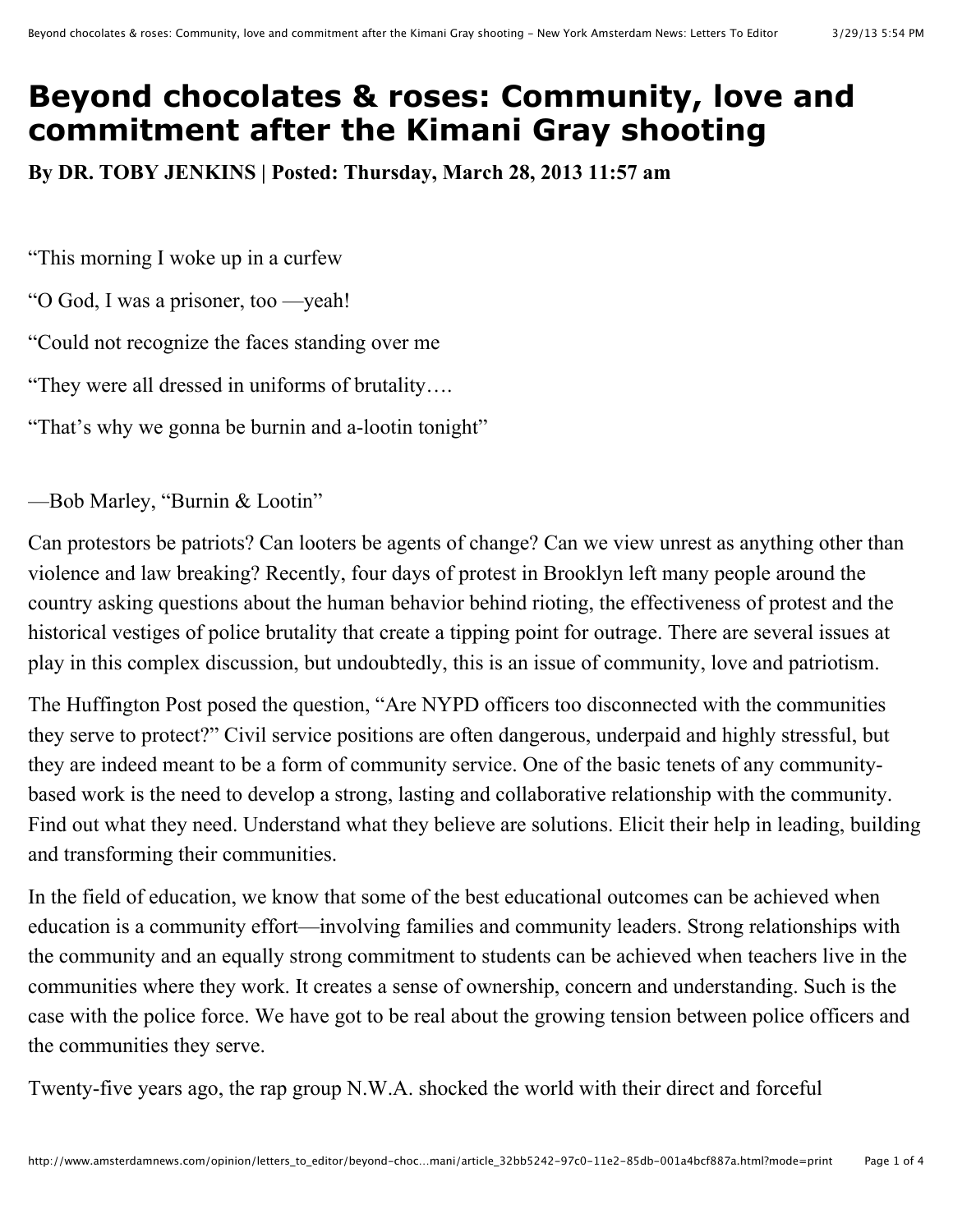declaration, "F— the Police," which was a song on their "Straight Out of Compton" album. The song is rated No. 417 on the Rolling Stone list of the "500 Greatest Songs of All Time." That's telling.

We should have listened deeply and read between the lines then. People held contempt for the police in their communities decades ago. What real structural, policy- and intervention-based efforts have been made since?

A reporter asked me last week, why do I think people choose to riot and destroy their own communities? I've been thinking deeply about this question. First, it doesn't matter where people are standing; when they reach their boiling point, they rage where they are. If a couple gets into an argument in the kitchen, they don't stop and take it to the living room because the kitchen is meant for cooking. They stand their ground where they are. Also, it's important to consider that people are raging where the incidents are happening.

People are being harassed and shot on the same streets where they are rioting. The injustice happens there, so why not the protest? Finally, it is often easy to stand on the outside and shake our heads at people, proclaiming that it's a shame that they are destroying their own community. But does the community truly "belong" to them? Do they own it? Do they run it? Do they have any say in the matters that really count concerning community development and city planning? Do investors (who don't live in or care about the community) own the majority of the neighborhood, and do most of the residents just live there? These are not simple reactions to one isolated incident. They are a buildup of tension and disenfranchisement—a reaction to much broader circumstances of living. And I pose the question: Is the response altogether wrong?

Well, one thing that we should have learned from protests of the past is that we need diverse strategies to create sustainable change. We do need folks to take to the street to shine a light. But we also need political, corporate, law enforcement and grassroots allies to effect policy change. Of course, violence, arrests, physical abuse and stealing is never OK and should not be condoned—we definitely need some healing and constructive intervention there. However, I do support the foundational ethic behind speaking out. In a broad sense, I am concerned that our country has raised citizens who are not taught how to be critical thinkers—to question, to learn, to criticize the status quo. We seem to be zombies who recite catchphrases and key words that sound poetic; meanwhile we ignore practices, policies and laws that oppress people around the world and in our own country. And so when some folks act out in rage, there is shock and awe.

As a citizen, I love my country like a mother loves a child. You love your child so much that you don't want to see her do wrong, and so you discipline and correct every wrong turn. We correct our children out of love. So why don't we see people who take that same approach outside of their family as being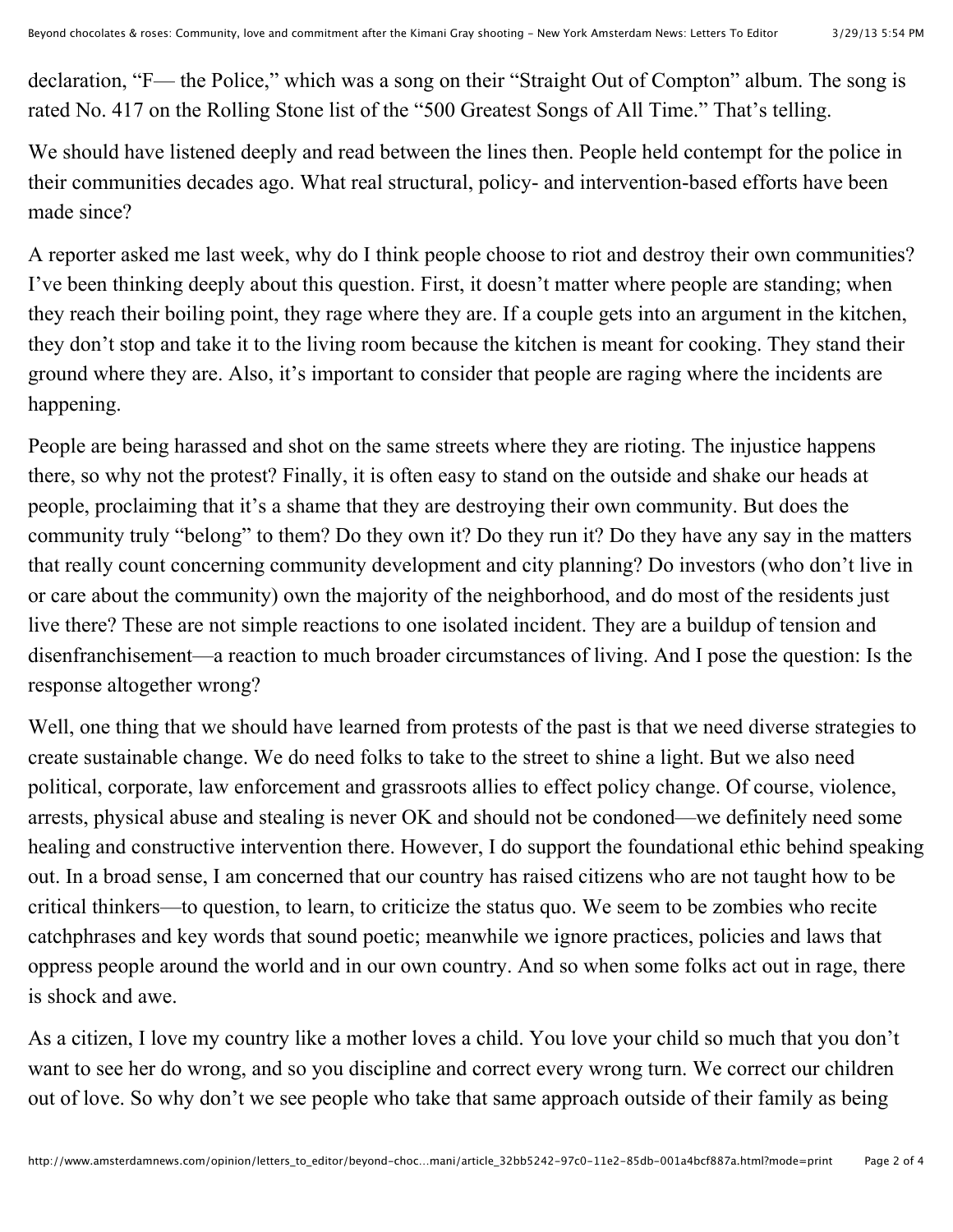true patriots? If we were to see a child acting out in public, the first question we ask is, "Where are the parents?" and we often negatively judge their parental abilities. So why don't we do the same thing to citizens who live blindly in our country, who take no interest in truly learning our country's history, who recite news bites without doing further research? Why don't we judge their lack of critical and deep engagement as citizens? Instead, we define patriotism through words rather than action. And so this is an issue of defining active citizenship within all of the spaces that we occupy … our country, our companies and our communities.

I used to work at Penn State University, where I led a cultural center named after Paul Robeson—another great activist in history who was persecuted and attacked for challenging the politics of the day. Though many people today applaud Robeson as one of the greatest domestic and global humanitarians of his time, when he was alive, this country applied its full weight to crush him because of his outspoken work and criticism against segregation, lynching and global oppression in Africa. Attacked as a communist because of his active travel throughout the world and open sympathy for the struggles against oppression of all people, he was eventually called before the House Un-American Committee. This was the infamous committee before which many actors and celebrities were called to testify at hearings to determine their involvement in the communist party. This committee was essentially a judicial board established to chastise and legally silence anyone who posed a threat to the American right-wing. At his hearing, Robeson made history as the only person to directly challenge the committee.

When asked at the hearing why he didn't just leave the United States and become an ex-patriot, he said boldly and unapologetically: "My father was a slave and my people died to build this country, and I'm going to stay right here and have a part of it, just like you. And no fascist-minded people will drive me from it. Is that clear ... you are the non-patriots, and you are the un-Americans, and you ought to be ashamed of yourselves."

And of course, there is also Dr. Martin Luther King Jr., whose model of leadership is often praised and is therefore relevant to this discussion. King was not the type of man to silently accept the status quo or to engage in uncritical dialogue about his country. He was fighting the unfair policies and practices of the United States through nonviolent social action. And in his "Letter from a Birmingham Jail," King spoke frankly about the necessity for critical thought and social tension to create social change. And he challenged the citizens of our country to become active agents for social justice rather than passive moderates that sustain, through their inaction, the status quo. Making any entity better, whether it is a school, a company or a country, is not achieved through rhetoric that makes us feel good, but rather through action and calls to action that inspire us to do good.

Here is what King had to say: "But I must confess that I am not afraid of the word 'tension.' I have earnestly opposed violent tension, but there is a type of constructive, nonviolent tension which is